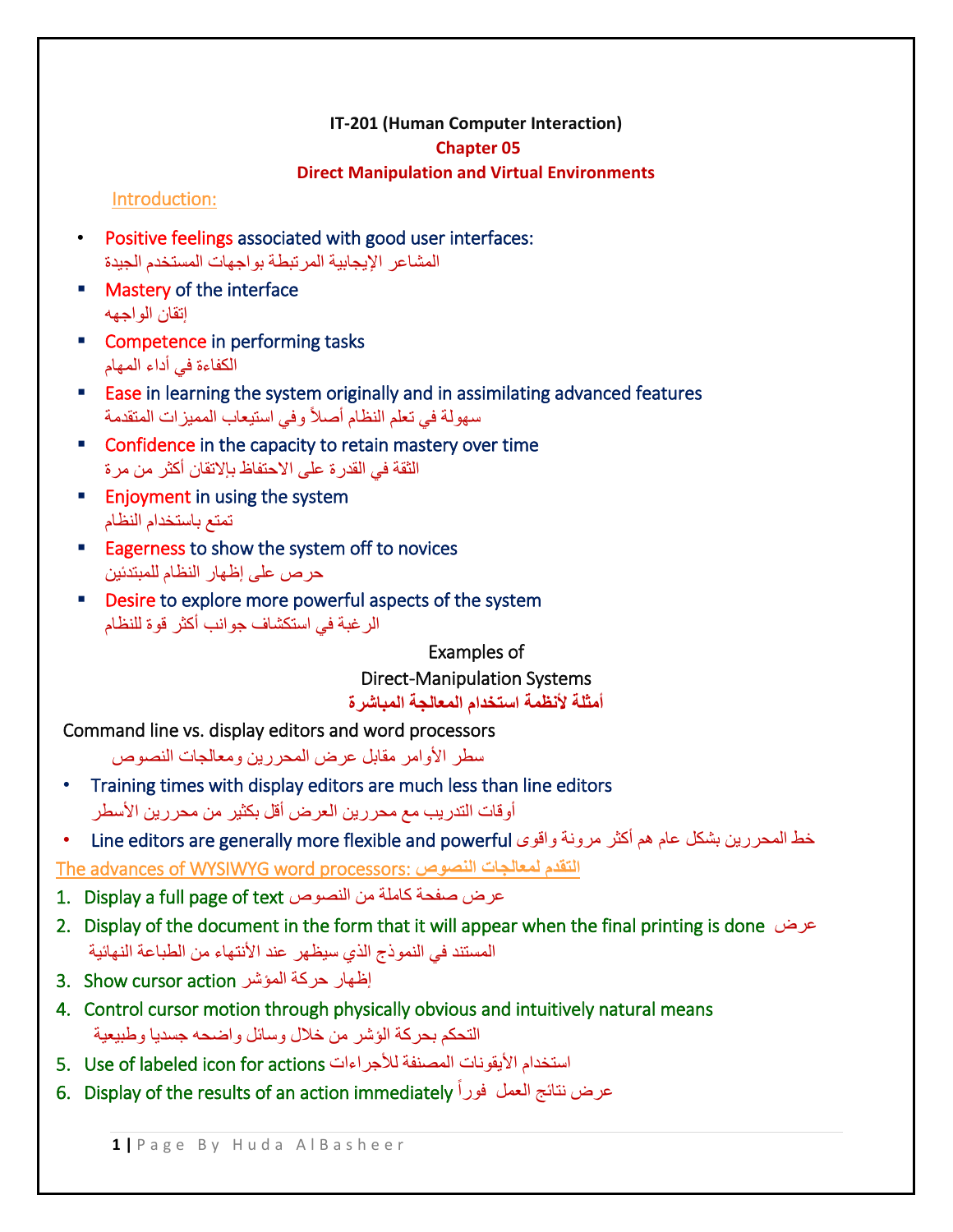- 7. Provide rapid response and display سريعة وإستجابة عرض توفير
- تقديم الإجراءات وعكسها بسهولة 8. Offer easily reversible actions



Technologies that derive from the word processor:**النصوص معالج من المستمدة التقنيات**

- A. Integration الدمج
- برمجية نشر سطح المكتب software publication Desktop .B
- C. Slide-presentation software. العرض شرائح برمجية
- بيئات الوسائط الفائقة.environments Hypermedia .D
- E. Improved macro facilities. المطورة الماكرو مرافق
- F. Spell checker and thesaurus المفرادات وقاموس اإلمالء مدقق
- G. Grammar checkers النحوي المدقق

The VisiCalc spreadsheet and its descendants **وتوابعة بيانات جدول**

VisiCalc users delighted in watching the program propagate changes across the screen.

المستخدمين سعداء بمشاهدة البرنامج ونشر التغييرات عبر الشاشة

In some cases, spatial representations provide a better model of reality

# وفي بعض الحاالت، توفر التمثيالت المكانية أفلل نموذج للواقع

Successful spatial data-management systems depend on choosing appropriate: :**نظم إدارة البيانات المكانية الناجح يعتمد على اختيار المناسب**

- $\checkmark$  Icons الأبقونات
- Graphical representations الرسومية التمثيالت
- $\checkmark$  Natural and comprehensible data layouts ومفهومه عظيطات البيانات طبيعية ومفهومه

**2 |** P a g e B y H u d a A l B a s h e e r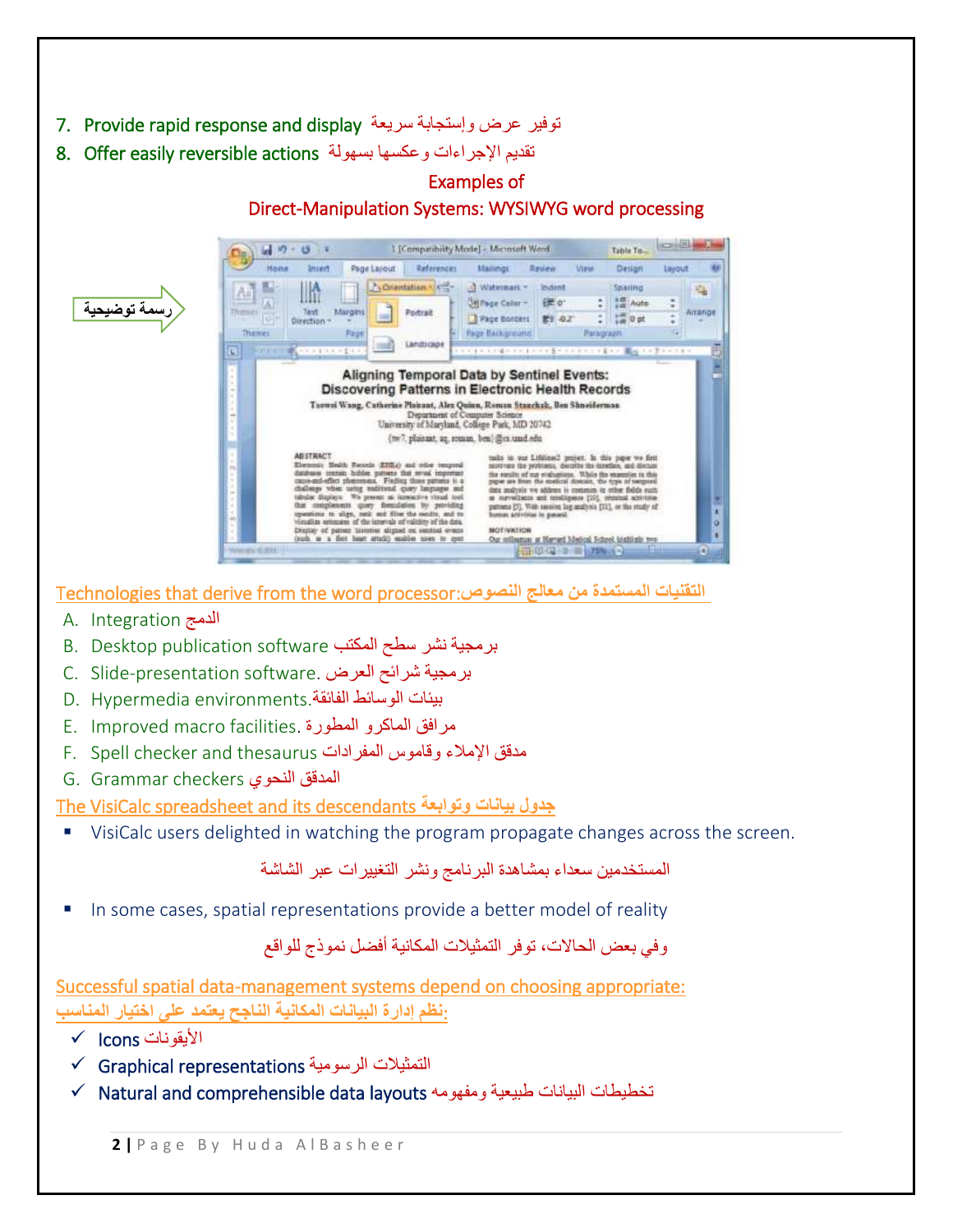# **العاب الفيديو** games Video

- نينتندو , وي,سوني بلاي ستيشن , ومايكرسوفت اي بوكسXbox Microsoft Abox و 1. Nintendo Wii, Sony PlayStation, and Microsoft Xbox
- 2. Field of action is visual and compelling ومقنع مرئي عمل ميدان
- 3. Commands are physical actions whose results are immediately shown on the screen الأوامر هي الإجراءات الفعلية تظهر نتائجها فورا على الشاشة
- 4. No syntax to remember التذكر جملة بناء
- عرض معظم الألعاب بشكل مستمر على نقاط 5. Most games continuously display a score
- التالعب المباشر في سيمسيتي SimSity in manipulation Direct 6.
- الحياة الثانية في العالم الأفتراضي 7. Second Life virtual world
- بوغ Spore 8.
- 9. Myst well received ميست تقديم جيد
- الموت والزالازل المثيرة للجدل controversial Quake and DOOM10.

# **التصميم بمساعدة الكمبيوتر** design aided-Computer

- 1. Computer-aided design (CAD) use direct manipulation بالتلاعب المباشر باستخدام التصميم بمساعدة ا الكمبيوتر
- 2. Manipulate the object of interest بأهتمام المواضيع مع التعامل
- 3. Generate alternatives easily توليد البدائل بسهولة
- 4. Explain the impact التأثير شرح
- 5. Problem solving by analogy to the real-world الحقيقي لاستان بالعالم الحقيقي
- **التشغيل اآللي للمكاتب**automation Office
- زيروكس ستار كان رائداً في التنسيق المتطور 1. Xerox Star was a pioneer with sophisticated formatting ً
- نظام ليزا ابل System Lisa Apple 2.
- 3. Rapid and continuous graphical interaction والمستمرة السريعة التفاعلية الرسومات
- 4. Microsoft Windows is a descendant وندوز مايكروسوفت

# Direct-Manipulation interfaces are being used in a wide range of applications, e.g. management dashboard for a retail store

تستخدم واجهات استخدام المعالجة المباشرة في طائفة واسعة من التطبيقات، مثل إدارة لوحة التحكم

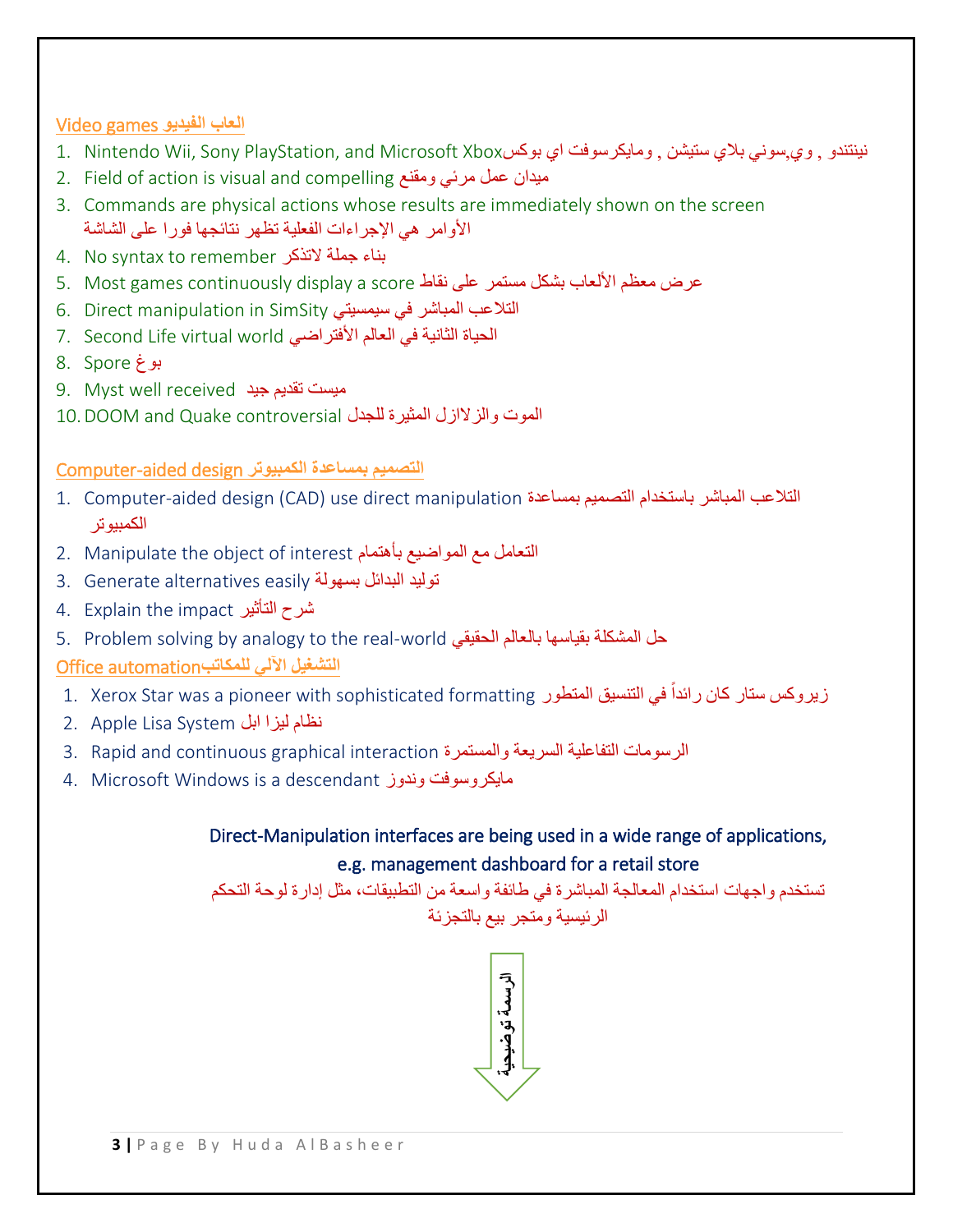

# Discussion of Direct Manipulation **المباشر التالعب مناقشة**

# Problems with direct manipulation

- البيانات المكانية أو المرئية من الممكن ان تتنتشر ايضا Spatial or visual representations can be too spread out
- High-level flowcharts and database-schema can become confusing يمكن أن تصبح المخططات االنسيابية رفيعة المستوى ومخطط قاعدة البيانات مربكة
- Designs may force valuable information off of the screen الشاشة من بالخروج القيمة المعلومات تجبر قد التصاميم
- يجب أن تعلم المستخدمين التمثيلات الرسومية Users must learn the graphical representations
- The visual representation may be misleading مللل يكون قد المرئي التمثيل
- كتابة الأوامر مع لوحة المفاتيح قد تكون أسر ع Typing commands with the keyboard may be faster Principles of Direct Manipulation **المباشرة المعالجة مبادئ**
- 1. Continuous representations of the objects and actions of interest with meaningful visual استمرار تمثيل الكائنات واألجراءات للفائدة مع استعارات بصرية ذات مغزى .metaphors
- 2. Physical actions or presses of labeled buttons, instead of complex syntax. األجراءات المادية أو الظغط على األزرار بدل من بناء جملة معقدة
- 3. Rapid, incremental, reversible actions whose effects on the objects of interest are visible immediately.

# األجراءات السريعة المتزايدة عكس اثاراها على الكائنات التي تكون مرئية مباشرة

# **أدوات بناء الواجهات** Tools Building-Interface

Visual Thinking and Icons والرموز البصري التفكير

- The visual nature of computers can challenge the first generation of hackers الطبيعة البصرية لأجهزة الكمبيوتر تستطيع تتحدى الجيل الأول من الهاكرز
- An icon is an image, picture, or symbol representing a concept الرموز والصور تمثل مفهوم

**4 |** P a g e B y H u d a A l B a s h e e r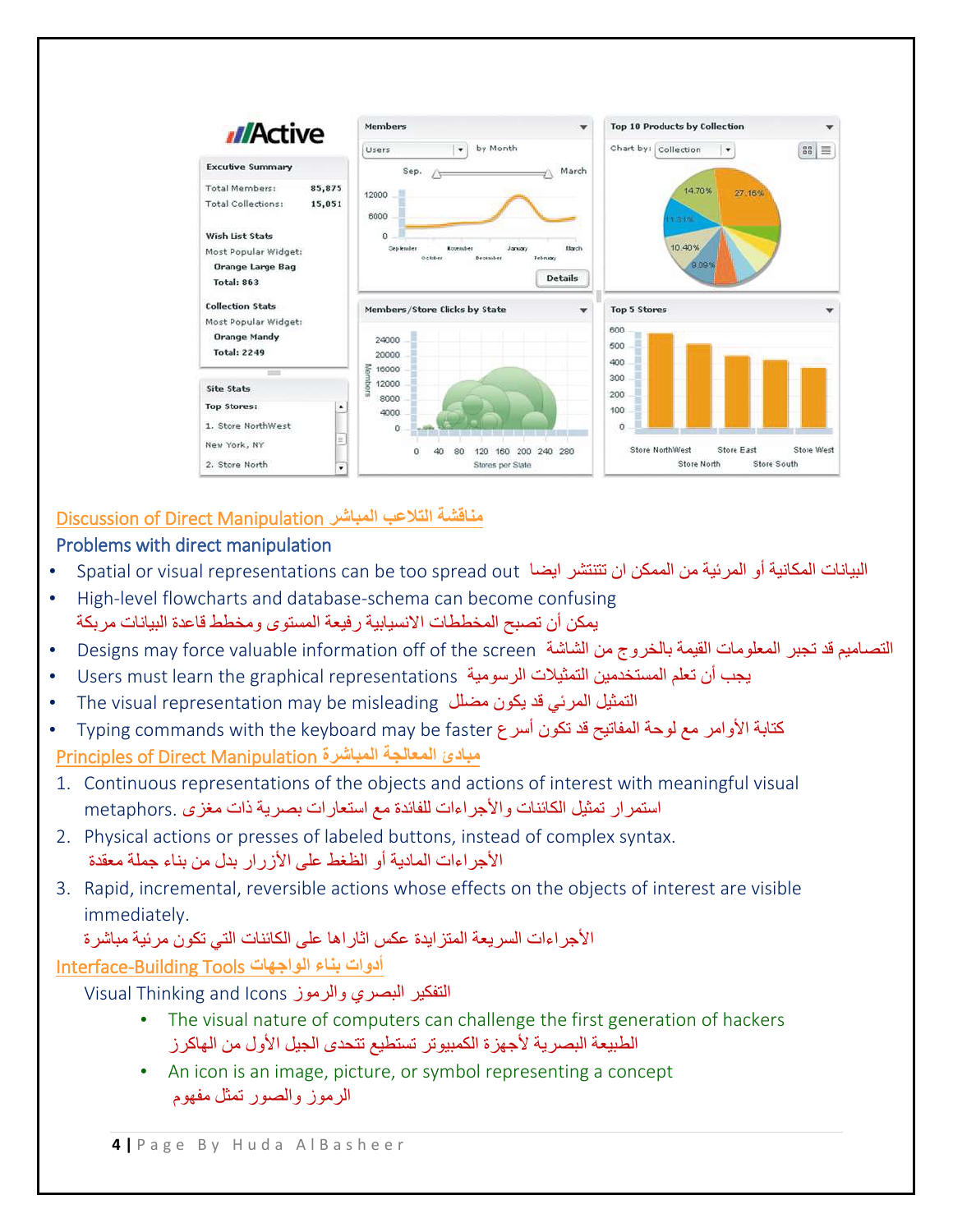# Icon-specific guidelines

- 1. Represent the object or action in a familiar manner مألوفة بطريقة اإلجرات أو الكائانات تمثيل
- 2. Limit the number of different icons المختلفة والرموز العدد من الحد
- 3. Make icons stand out from the background الجعل الرموز تبرز من الخلفية
- النظر الى الايقونات الثلاثية الأبعاد 4. Consider three-dimensional icons
- 5. Ensure a selected icon is visible from unselected icons محدده الغير الرموز من مرئيا محدد رمز ضمان
- 6. Design the movement animation الصميم الرسوم المتحركة
- اضافة المعلومات بالتفصيل 7. Add detailed information
- 8. Explore combinations of icons to create new objects or actions استكشاف مجموعات من الرموز إلنشاء كائنات جديدة أو إجراءات

# 3D Interfaces

- 1. "Pure" 3D interfaces have strong utility in some contexts, e.g., medical, product design. In other situations, more constrained interaction may actually be preferable to simplify ثري دي لديها منفعة قوية في بعض السياقات القوية مثل الطب وتصميم المنتج في بعض الحاالت .interactions والكثير من التفاعالت المقيدة قد تكون حقيقة المفللة لتبسيط التفاعالت
- 2. "Enhanced" interfaces, better than reality, can help reduce the limitations of the real-world, الواجاهات المعززة أفضل من الواقع يمكن أن تساعد في الحد من قيود .e.g., providing simultaneous views العالم الحقيقي مثل توفير واجهات النظر المتازامنة
- الصور الرمزية في عوالم ثلاثية الأبعاد المتعددة 3. Avatars in multiplayer 3-D worlds
- العاب أول شخص games person First 4.

# Features for effective 3D

- Use occlusion, shadows, perspective, and other 3D techniques carefully. أستخدام األقفال والظالل والمنظور وتقنيات 3 دي اخرى بحذر
- Minimize the number of navigation steps for users to accomplish their tasks. قم بتقليل عدد الخطوات التنقل للمستخدمين لإنجاز المهام الخاصة بهم. الاحتفاظ بالنص للقراءة.Keep text readable ا
- Avoid unnecessary visual clutter, distraction, contrast shifts, and reflections. تجنب الفوضى البصرية ال لزوم لها والهاء وتحوالت التباين والتأمالت
- Simplify user movement. المستخدم حركة تبسيط
- Prevent errors. األخطاء منع
- Simplify object movement الكائن حركة تبسيط
- Organize groups of items in aligned structures to allow rapid visual search. تنظيم مجموعات من العناصر في هياكل المنحازة للسماح للبحث السريع البصرية
- Enable users to construct visual groups تمكين المستخدمين من إنشاء المجموعات المرئية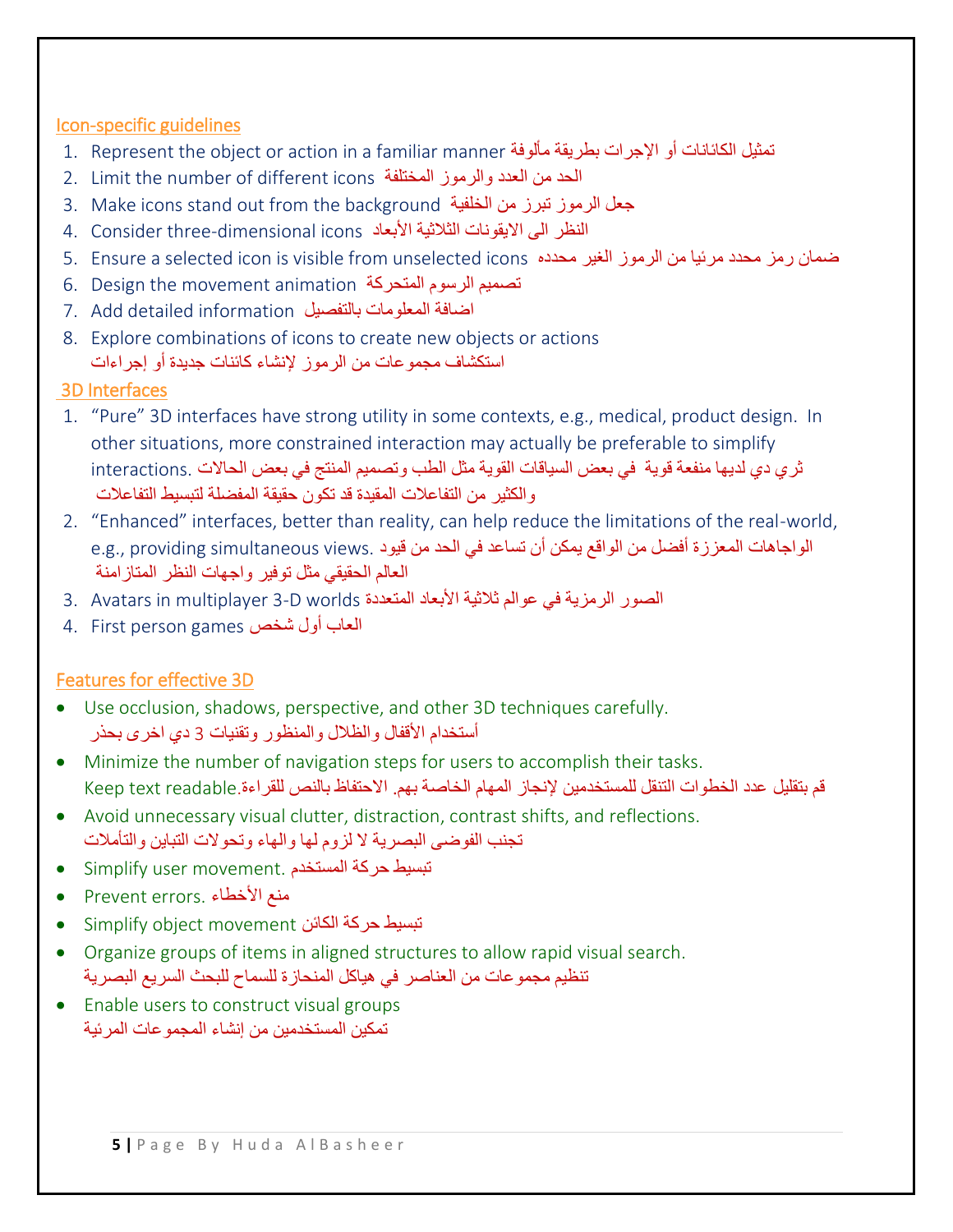Guidelines for inclusion of enhanced 3D features: **الحسنة الميزات ألدراج توجيهيه مبادئ**

- 1. Provide overviews so users can see the big picture رؤية للمستخدمين يمكن حيث عامة لمحات تقديم الصورة الكبيرة
- السماح للتلبريشين teleoperation Allow 2.
- 3. Offer X-ray vision so users can see into or beyond objects. مشاهده المستخدمين توفر السينية األشعه داخل وخارج الكائنات
- توفير حفظ التاريخ keeping history Provide 4.
- 5. Permit rich user actions on objects للمستخدم بالكائانات غنية اجراءت
- تمكين التعاون البعيد collaboration remote Enable 6.
- 7. Give users control over explanatory text and let users select for details on demand. منح المستخدمين السيطرة على نص تفسيري وحدد المستخدمين السماح لمزيد من التفاصيل عن الطلب
- 8. Offer tools to select, mark, and measure. توفر الأدوات للتحديد والعلامات والقياس

Guidelines for inclusion of enhanced 3D features (cont.): **األبعاد ثالثية ميزات إلدراج التوجيهية المبادئ** :(**المحسنة**

- 1. Implement dynamic queries to rapidly filter out unneeded items. .نفيذ استعالمات ديناميكية بسرعة تصفية العناصر غير المرغوب فيها
- 2. Support semantic zooming and movement التنقل والزوم التكبير
- 3. Enable landmarks to show themselves even at a distance على المعالم لأظهار أنفسهم حتى على على المعالم تمكين المسافة
- السماح لوجهات نظر منسقة متعددةviews coordinated multiple Allow 4.
- 5. Develop novel 3D icons to represent concepts that are more recognizable and memorable تطوير رواية الثري دي لتمثيل المفاهيم الأكثر تميزا

# **Teleportation**

# **اثنين من الوالدين** :"parents "Two

- 1. direct manipulation in personal computers and process control in complex environments التالعب المباشر في أجهزة الكمبيوتر الشخصية وعملية التحكم في بيئات معقدة
- 2. Physical operation is remote التشغيل الفعلي البعيد

Complicating factors in the architecture of remote environments: **للبيئات البنيان في المعقدة العوامل** :**البعيد**

- Time delays الوقت تأخير
- transmission delays األرسال تأخير
- operation delays العملية تأخير
	- ردود فعل غير مكتملة feedback Incomplete–
	- التغذية من مصادر متعددة sources multiple from Feedback–
	- التدخالت غير المتوقعة interferences Unanticipated–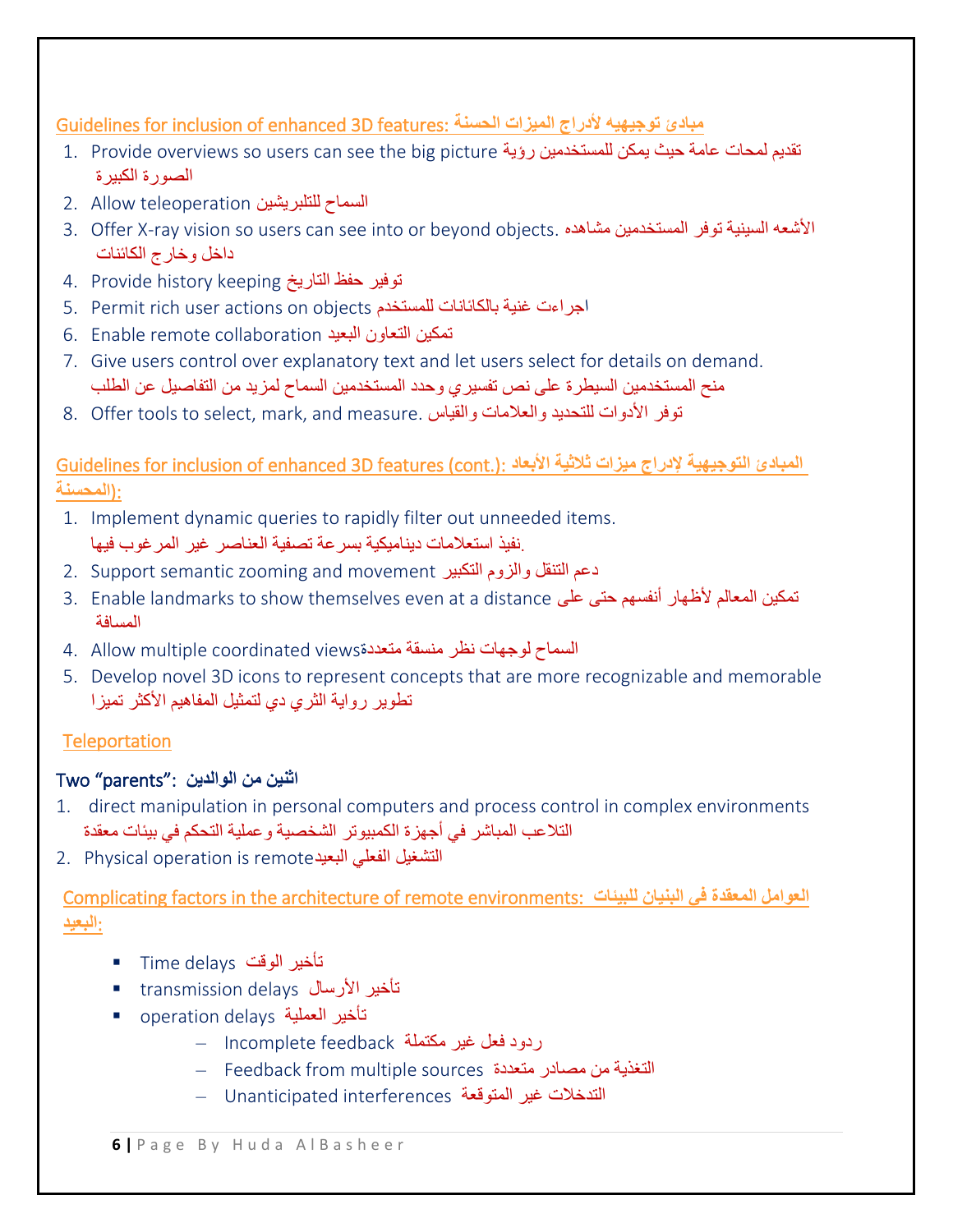# Virtual and Augmented Reality **األفتراضي والمعزز الواقع**

- Virtual reality breaks the physical limitations of space and allow users to act as though they الواقع الافتراضي يكسر القيود المادية للفضاء، والسماح للمستخدمين بالتصرف كما لو were somewhere else كانوا في مكان آخر
- Augmented reality shows the real world with an overlay of additional overlay يظهر زيادة واقع العالم الحقيقي مع تراكب تراكب إضافية
- Situational awareness shows information about the real world that surrounds you by tracking your movements in a computer model الوعي باألوضاع بإظهار معلومات حول العالم الحقيقي الذي يحيط قمت بتتبع حركات الخاص بك في نموذج الكمبيوتر
- ـ Augmented reality is an important variant متغير مهم Augmented reality is an important
- Enables users to see the real world with an overlay of additional interaction تمكين المستخدمين من رؤية العالم الحقيقي مع تراكب التفاعل اإلضافية

Successful virtual environments depend on the smooth integration of: **البيئة األفتراضيه الناجحه تعتمد على التكامل السلس من**  Q: List the technologies on which successful virtual environments depend?

عرض مرئي 1. Visual Display

- مركز الأستشعارات بالرأس 2. Head position sensing
- مركز الأستشعارات باليد 3. Hand-position sensing
- قوة ردود الفعل feedback Force 4.
- 5. Sound input and output الصوت واخراج ادخال
- استشعارات اخرى sensations Other 6.
- 7. Cooperative and competitive virtual reality الواقع الأفتراضي التعاوني والتنافسي

Impact of this technology in our everyday lives تأثير هذه التكنولوجيا في حياتنا اليومية

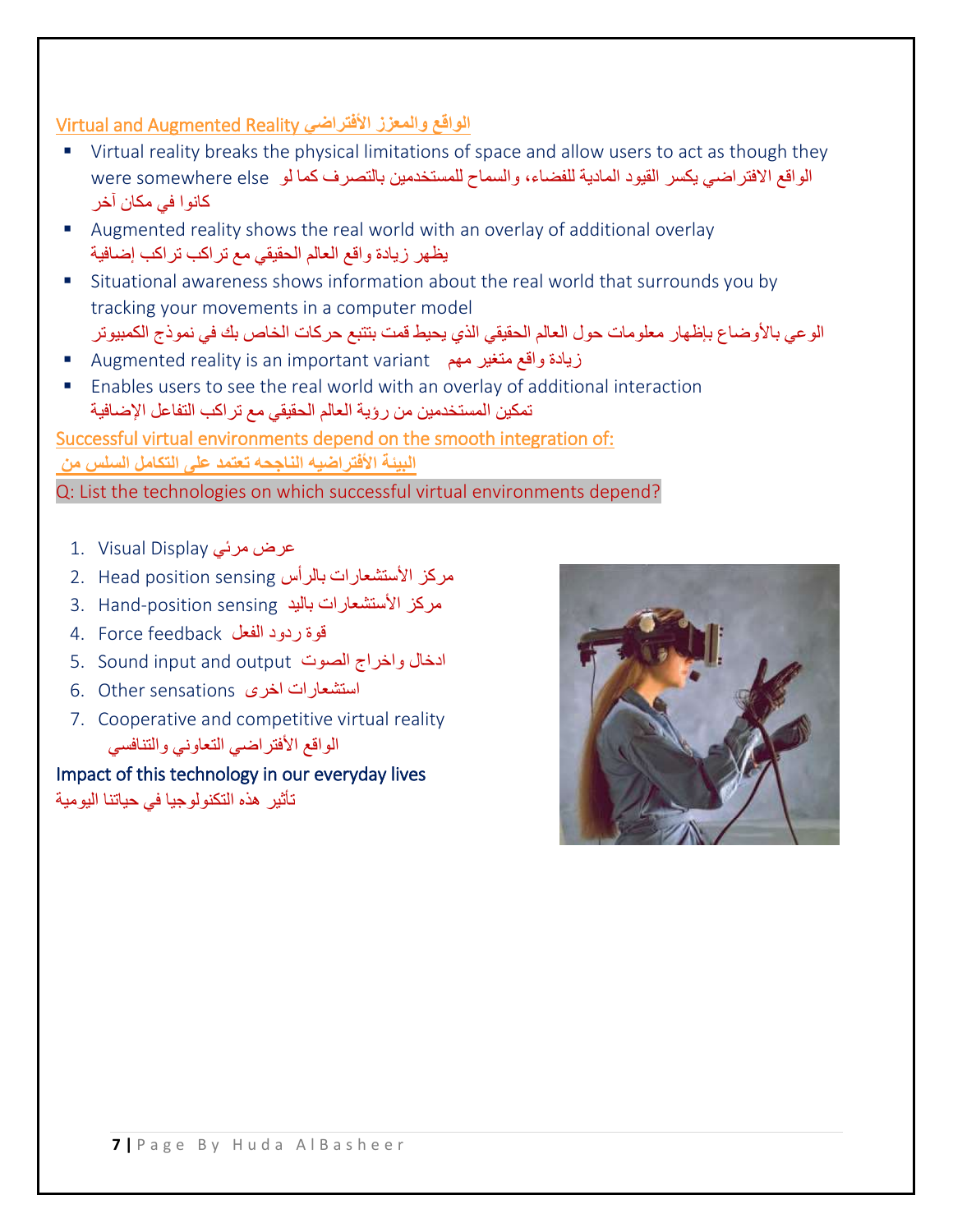## Chapter 5 Questions and Answers

**1. Define direct manipulation. Give four benefits of direct manipulation over command line interfaces. Also list four problems of direct manipulation.**

**Definition:** Interface design with visual representation of the world of action, immediate visibility of the objects and actions of interest; rapid, reversible, incremental actions; and replacement of typed commands by a pointing action on the object of interest. Dragging a file to a trash can is an example. Analogical reasoning is tapped.

### **Benefits over commands:**

- 1. Control/display compatibility
- 2. Less syntax reduces error rates
- 3. Errors are more preventable
- 4. Faster learning and higher retention
- 5. Encourages exploration

### **Problems:**

- 6. Increased system resources, possibly
- 7. Some actions may be cumbersome
- 8. Macro techniques are often weak
- 9. History and other tracing may be difficult
- 10. Visually impaired users may have more difficulty

### **What are the three principles of direct manipulation?**

- **Continuous representations of the objects and actions of interest with meaningful visual metaphors**
- Physical actions or presses of labeled buttons, instead of complex syntax.
- Rapid, incremental, reversible actions whose effects on the objects of interest are visible immediately.
- **2. What are the guidelines for effective use of icons?**
- Represent the object or action in a familiar and recognizable manner.
- Limit the number of different icons.
- Make the icon stand out from its background.
- Carefully consider three-dimensional icons; they are eye-catching but also can be distracting.
- **Ensure that a single selected icon is clearly visible when surrounded by unselected icons.**
- Make each icon distinctive from every other icon.
- Ensure the harmoniousness of each icon as a member of a family of icons.
- Design the movement animation: when dragging an icon, the user might move the whole icon, just a frame, possibly a grayed-out or transparent version, or a black box.
- Add detailed information, such as shading to show the size of a file (larger shadow indicates larger file), thickness to show the breadth of a directory folder (thicker means more files inside), color to show the age of a document (older might be yellower or grayer), or animation to show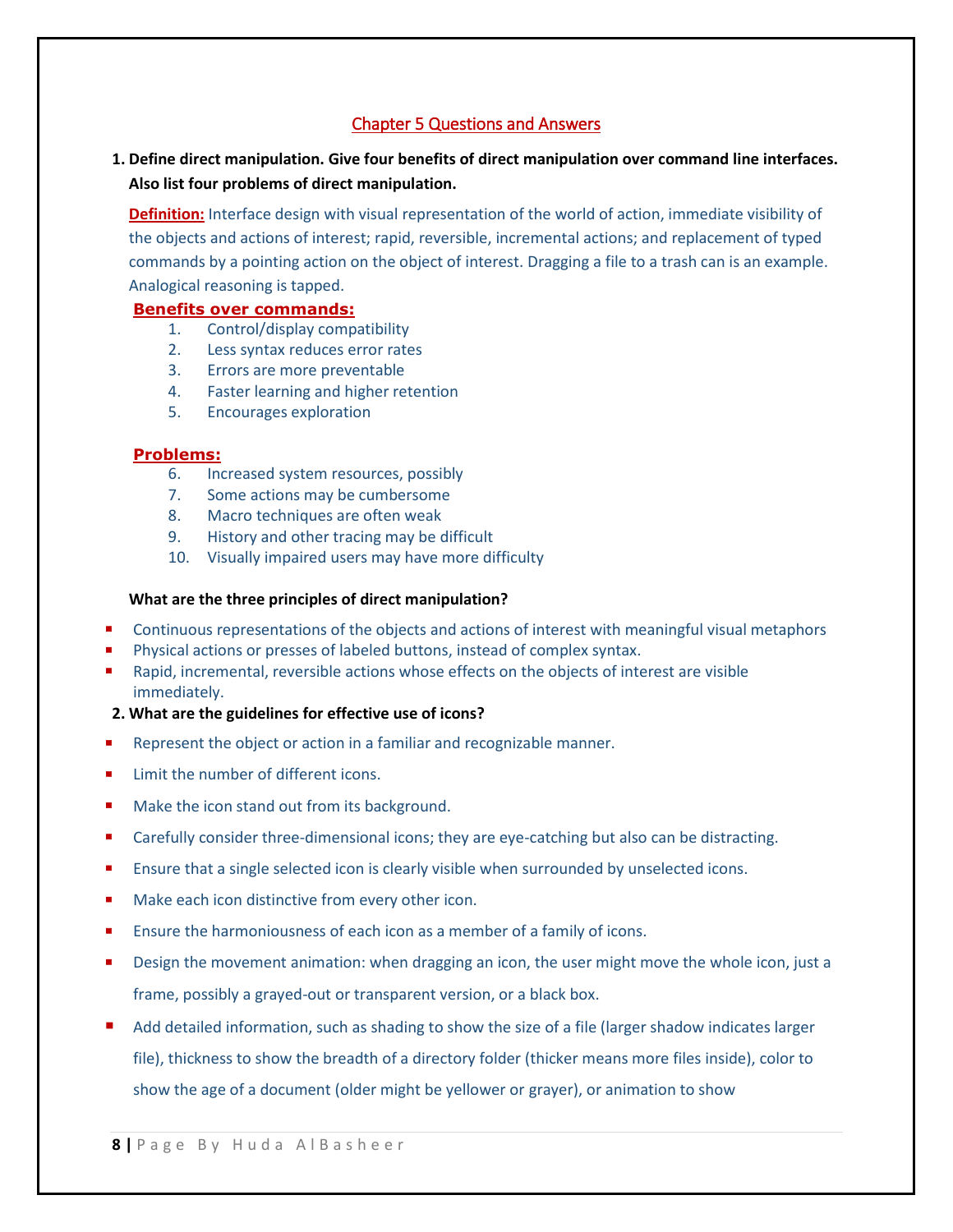### **Compare command language interfaces to direct manipulation interfaces with respect to compactness, speed of performance and learnability?**

#### **Compactness:** command lines take up less screen real estate

**Speed of performance:** one could argue negligible in today's modern computers, however, some display refreshes of maps, etc. do take some delay due to internet broadband capacity (i.e. download time) **Learnability:** Direct manipulation clearly the winner here, as it maps to a visual paradigm, e.g. the airline map displays in the previous question.

### **Name two ways you could update the above interface to support the principles of direct manipulation. Draw a sketch of your redesign.**

- $\checkmark$  Larger buttons to match 'finger' interaction device
- $\checkmark$  Drag and drop medication names from a pop-up list
- $\checkmark$  Touch calendar dates on a pop-up, full-month calendar rather than pull-down calendar menu options
- $\checkmark$  Keyboard pop-up to enter your name
- $\checkmark$  More consistent field size and length (see examples in Chapter 6 regarding Form Fill-in).
- $\checkmark$  Also, make overall interface more modern (this one appears in a style guide matching Windows XP or 2000)

### **Chapter Five Multiple Choice Questions**

#### **1. Which of the following is not a characteristic of direct manipulation interfaces?**

- a. Visibility of the objects and actions of interest.
- b. Menu selection and form fill-in.
- c. Rapid, reversible, incremental actions.
- d. Replacement of typed commands by a pointing action on the object of interest.

#### **2. Augmented reality is \_\_\_\_\_\_\_\_\_\_\_\_\_\_\_.**

- a. The same thing as virtual reality
- b. A type of dashboard displaying a large volume of information at one time.
- c. An innovation in which users see the real world with an overlay of additional information.
- d. The use of haptic interaction skills to manipulate objects and convert the physical form to a digital form.

#### **3. Drawbacks of direct manipulation include all of the following except \_\_\_\_\_\_\_\_\_\_\_\_\_.**

- a. Designs may consume valuable screen space.
- b. Users must learn the meanings of visual representations.
- c. Visual representation may be misleading
- d. The gulf of execution is increased

#### **4. Remote environments are complicated by \_\_\_\_\_\_\_\_\_\_\_\_\_\_.**

- a. The gulf of execution, the gulf of evaluation, and time delays.
- b. Time delays, incomplete feedback, and unanticipated interferences.

**9** | Page By Huda AlBasheer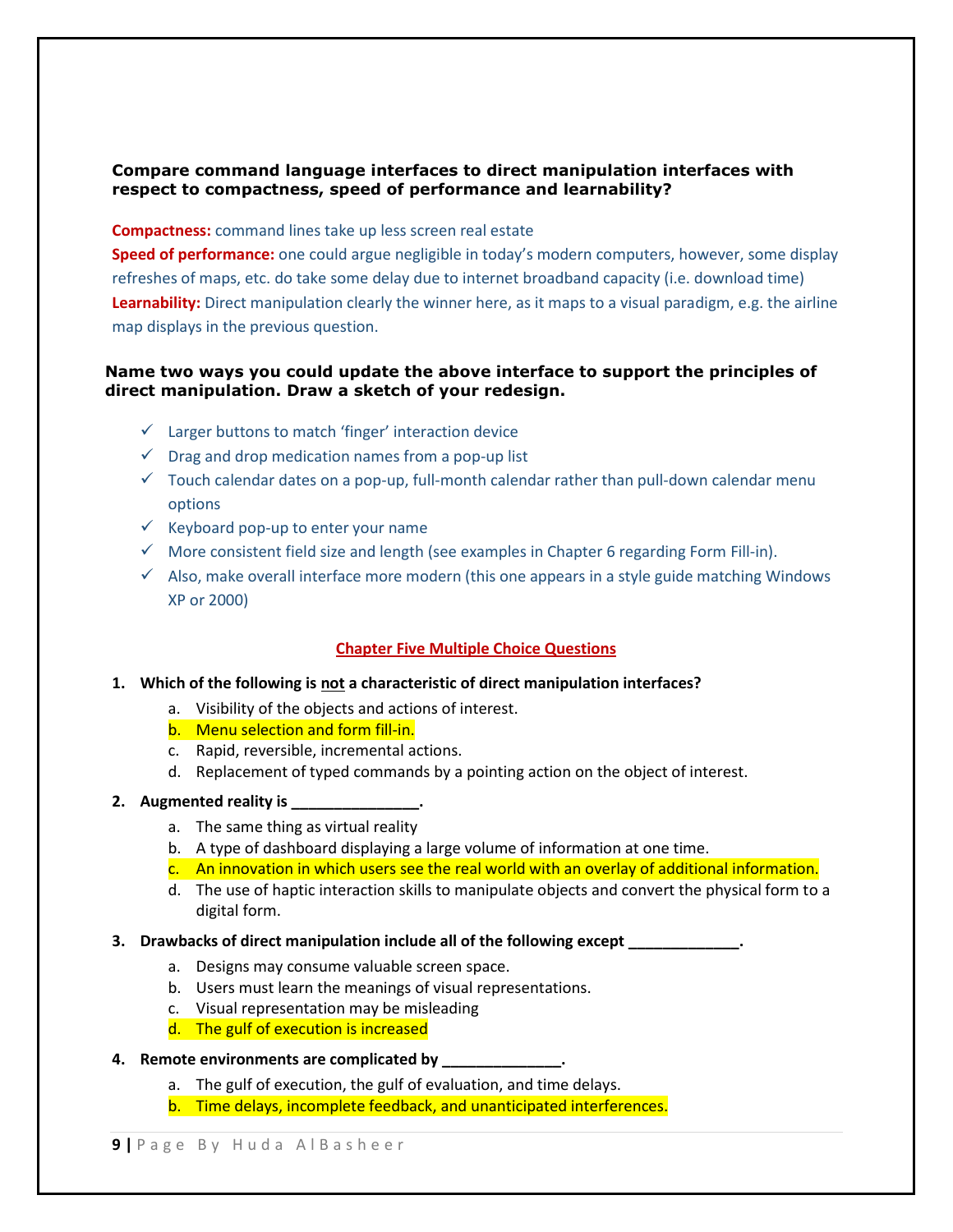- c. Supervisory control, lack of multiple coordinated views, and time delays
- d. Lack of precision, supervisory control, time delays, and gulf of execution.

#### **5. All of the following are good guidelines for use of icons except \_\_\_\_\_\_\_\_\_\_\_\_\_\_\_\_\_.**

- a. Represent the object or action in a familiar and recognizable manner.
- b. Carefully consider three-dimensional icons; they are eye-catching but also can be distracting.
- c. Limit the number of different icons.
- d. Make the icon blend in with its background.

#### **6. Successful virtual environments will depend on smooth integration of what technologies?**

- a. Visual display
- b. Head-position and hand position sensing
- c. Force feedback and haptics
- d. All of the above

#### **7. The advantages of WYSIWYG word processors include all of the following except \_\_\_\_\_\_\_\_\_\_.**

#### a. Users see a partial page of text.

- b. The document is seen as it will appear when printed.
- c. Cursor action is visible and cursor motion is natural.
- d. Immediate display of the results of an action

#### **8. Relative flow dragging allows a user to \_\_\_\_\_\_\_\_\_\_\_\_\_.**

- a. Move through a video by dragging an object of interest along its visual trajectory.
- b. See a large volume of information at one time and to directly manipulate it
- c. Be in an immersive environment that blocks out the world.
- d. Avoid complex commands that the might be needed only during a once-a-year emergency.

#### **9. A successful direct-manipulation interface must present \_\_\_\_\_\_\_\_\_\_\_\_\_.**

- a. A complex series of user choices.
- b. An appropriate representation or model of reality.
- c. The option for users to enter a long string of commands.
- d. Mixed metaphors so that users don't become bored.

### **10. Which of the following is not a beneficial attribute of well-designed systems that use direct manipulation?**

- a. Novices can learn basic functionality quickly
- b. Experts can work rapidly to carry out a wide range of tasks
- c. Knowledgeable intermittent users can retain operational concepts.
- d. User actions are permanent and cannot easily be undone

**11. \_\_\_\_\_\_\_\_\_\_\_\_ is the name for the condition that exists when a remotely controlled device transmits its current position, but does it so slowly that it does not indicate its exact current position.**

#### a. Incomplete feedback

- b. Transmission delay
- c. Insufficient feedback
- d. Feedback delay